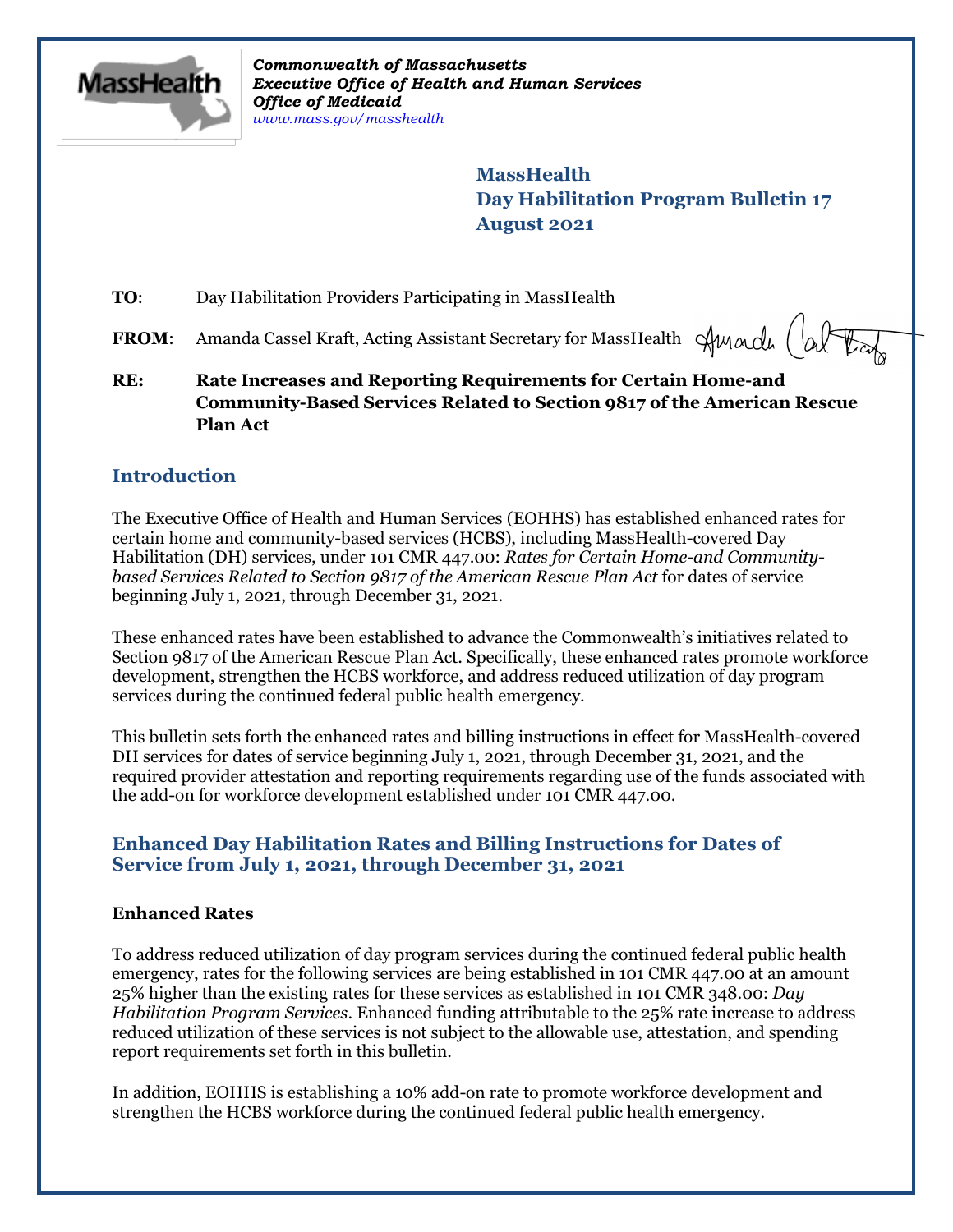# **MassHealth Day Habilitation Program Bulletin 17 August 2021 Page 2 of 4**

| Code               | Unit                      | Rate     | Add-on  | <b>Total</b> |
|--------------------|---------------------------|----------|---------|--------------|
| H <sub>2014</sub>  | Per 15<br><b>Minutes</b>  | \$3.65   | \$0.37  | \$4.02       |
| S <sub>5</sub> 101 | Per 3<br>Hours            | \$43.80  | \$4.38  | \$48.18      |
| S <sub>5102</sub>  | Per <sub>6</sub><br>Hours | \$87.60  | \$8.76  | \$96.36      |
| H2014-TF           | Per 15<br><b>Minutes</b>  | \$4.13   | \$0.41  | \$4.54       |
| S5101-TF           | Per 3<br>Hours            | \$49.50  | \$4.95  | \$54.45      |
| S5012-TF           | Per <sub>6</sub><br>Hours | \$99.00  | \$9.90  | \$108.90     |
| H2014-TG           | Per 15<br><b>Minutes</b>  | \$5.35   | \$0.54  | \$5.89       |
| S5101-TG           | Per 3<br>Hours            | \$64.20  | \$6.42  | \$70.62      |
| S5102-TG           | Per <sub>6</sub><br>Hours | \$128.40 | \$12.84 | \$141.24     |

#### **Service Provision**

All DH services receiving enhanced funding must be delivered in accordance with all applicable program requirements and regulations as set forth in 130 CMR 419.000: *Day Habilitation Center Services*.

#### **Administrative and Billing Requirements**

All existing provider billing processes will remain in effect during the period of enhanced funding, beginning July 2021, through December 2021. Providers must submit claims according to policies and procedures set forth in applicable administrative and billing regulations and supporting guidance.

# **Day Habilitation Rates for Dates of Service on or after January 1, 2022**

For dates of service on or after January 1, 2022, MassHealth will pay providers for Day Habilitation services at the rates established under 101 CMR 348.00.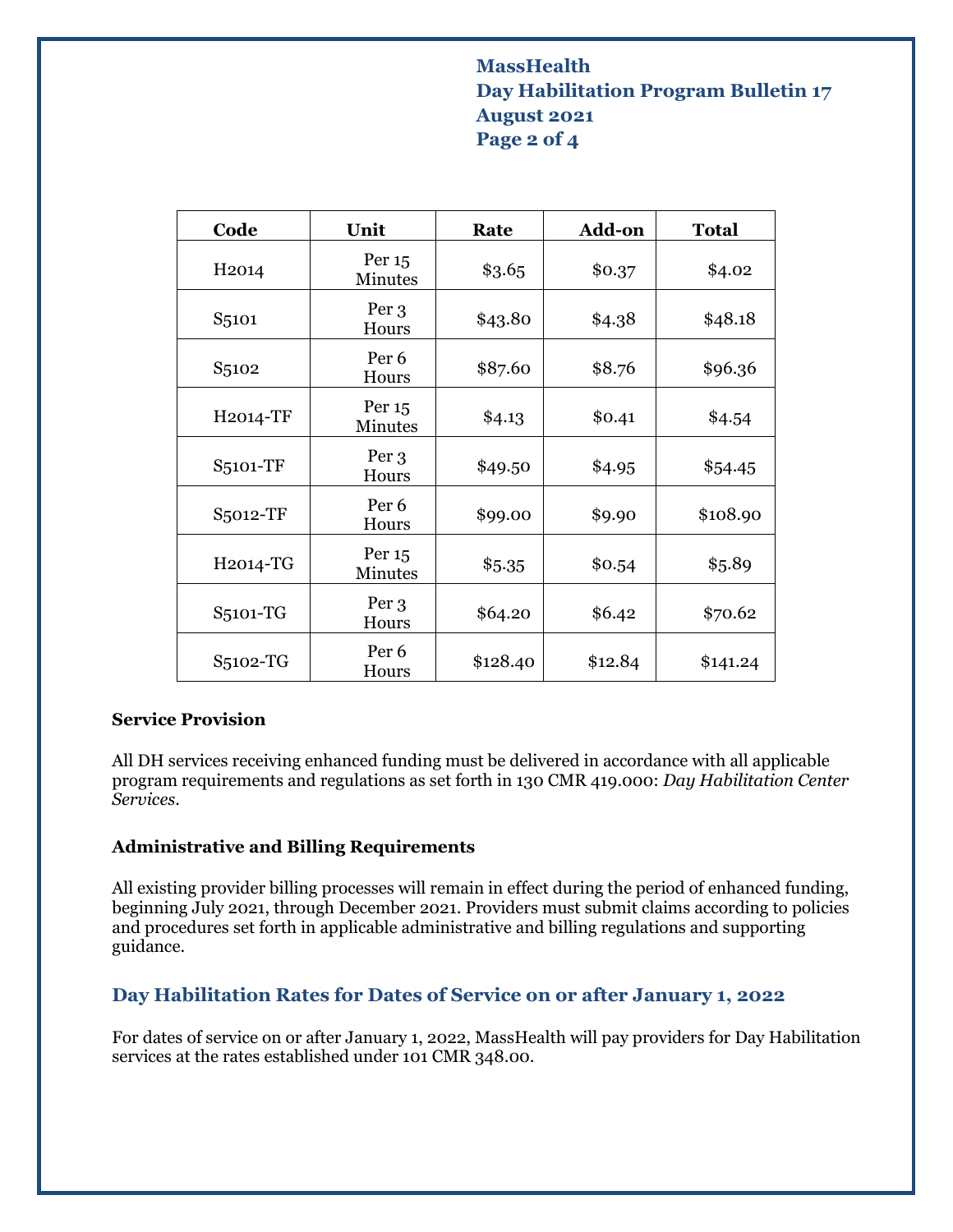**MassHealth Day Habilitation Program Bulletin 17 August 2021 Page 3 of 4**

### **Allowable Uses of Enhanced Funding for Workforce Development**

Providers will be required to use at least 90% of the 10% workforce development add-on for the specific purposes of recruiting, building, and retaining their direct care and support workforce.

EOHHS guidance about allowable uses of the enhanced funding, including eligible direct care and support staff and categories of compensation, is available a[t www.mass.gov/doc/for-masshealth](http://www.mass.gov/doc/for-masshealth-providers-home-and-community-based-service-enhanced-rate-add-ons-using-american-rescue-plan-act-arpa-funding/download)[providers-home-and-community-based-service-enhanced-rate-add-ons-using-american-rescue](http://www.mass.gov/doc/for-masshealth-providers-home-and-community-based-service-enhanced-rate-add-ons-using-american-rescue-plan-act-arpa-funding/download)[plan-act-arpa-funding/download.](http://www.mass.gov/doc/for-masshealth-providers-home-and-community-based-service-enhanced-rate-add-ons-using-american-rescue-plan-act-arpa-funding/download)

### **Provider Attestation and Spending Report**

As a condition of receipt of these additional funds, eligible provider agencies must complete an attestation assuring EOHHS that they will use at least 90% of the 10% workforce development addon for HCBS workforce development and submit a spending report to EOHHS that accounts for how the enhanced funds were used.

EOHHS guidance about the provider attestation and spending report requirements will be provided at a future date at [www.mass.gov/info-details/strengthening-home-and-community-based](https://www.mass.gov/info-details/strengthening-home-and-community-based-services-and-behavioral-health-services-using-american-rescue-plan-arp-funding)[services-and-behavioral-health-services-using-american-rescue-plan-arp-funding.](https://www.mass.gov/info-details/strengthening-home-and-community-based-services-and-behavioral-health-services-using-american-rescue-plan-arp-funding) Providers are encouraged to check this site regularly for updated information.

### **Failure to Submit an Attestation or Spending Report**

Providers may be subject to sanction for failure to submit an attestation form and/or spending report in accordance with EOHHS guidance, including the Home and Community-Based Service Enhanced Rate Add-Ons using American Rescue Plan Act (ARPA) Funding guidance noted above, and pursuant to 130 CMR 450.238: *Sanctions: General* and 130 CMR 450.239: *Sanctions: Calculation of Administrative Fine*.

### **MassHealth Website**

This bulletin is available on th[e MassHealth Provider Bulletins](http://www.mass.gov/masshealth-provider-bulletins) web page.

[Sign up](https://www.mass.gov/forms/email-notifications-for-provider-bulletins-and-transmittal-letters) to receive email alerts when MassHealth issues new bulletins and transmittal letters.

### **Questions**

Providers may submit questions related to the enhanced funding and other questions related to this bulletin t[o ARPAMedicaidHCBS@mass.gov.](mailto:ARPAMedicaidHCBS@mass.gov)

The MassHealth LTSS Provider Service Center is also open from 8 a.m. to 6 p.m. ET, Monday through Friday, excluding holidays. LTSS Providers should direct their questions about this letter or other MassHealth LTSS Provider questions to the LTSS Third Party Administrator (TPA) as follows: